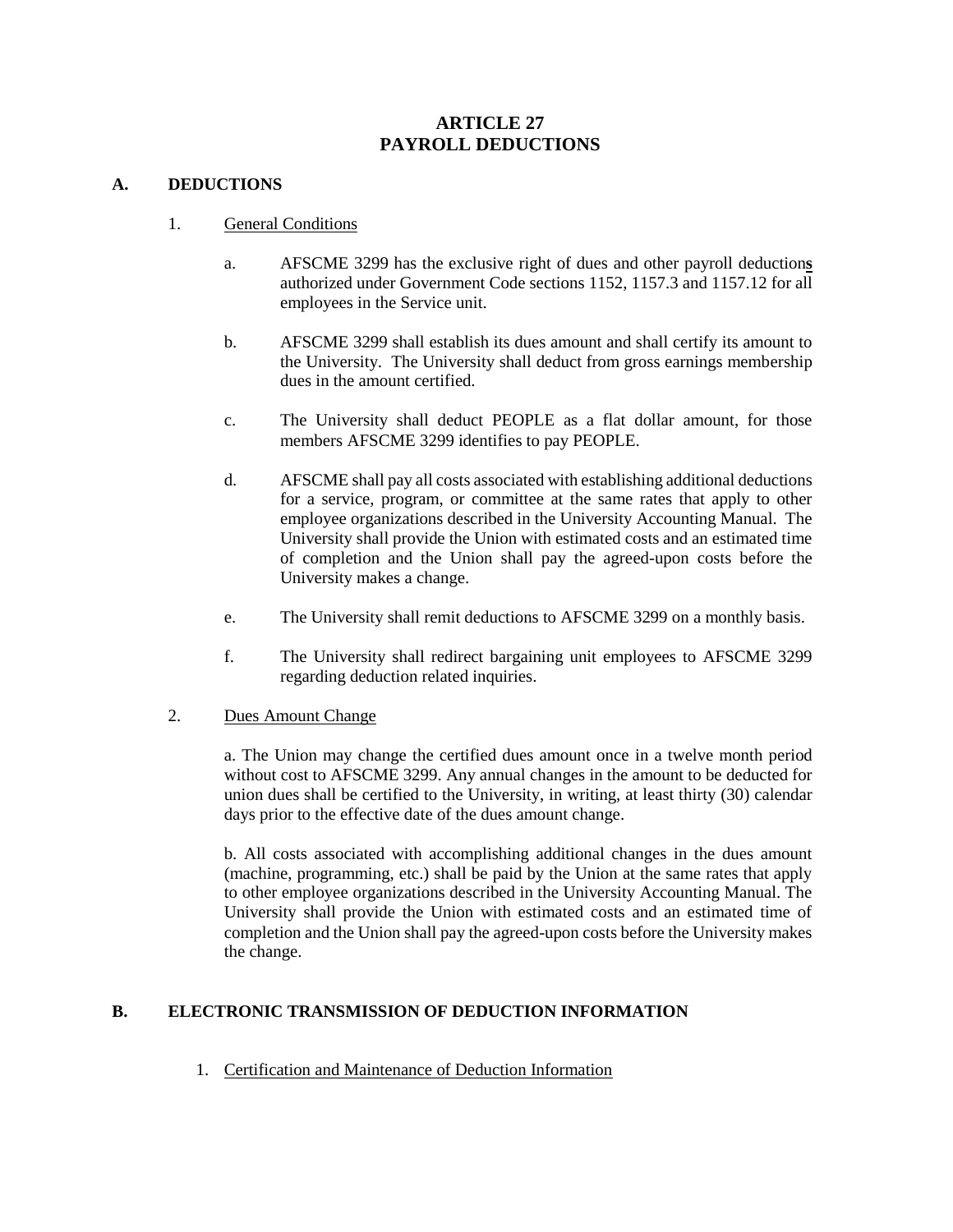- a. The Union will certify to the University to begin deductions or to cease deductions. For bargaining unit members, deductions shall be from in unit earnings based on gross earnings.
- b. The Union will either deliver an electronic file in Excel (\*.xls) format to the University's campus appropriate office or upload files to the FTP website, in accordance with Section 2 below. The University shall provide notice of the changes to the administrative process at least thirty (30) calendar days in advance of the change.
- c. For employees who are paid monthly, the dues file shall be transmitted electronically no later than the  $20<sup>th</sup>$  of each month. For employees who are paid bi-weekly, the dues file shall be transmitted no later than the Friday before the end of the pay period.
- d. The University agrees the changes will be made in time to affect the next payroll with a pay begin date that falls on or after the date the deduction certification is received.
- e. The Union will solely maintain the dues deduction authorization, signed by the employee from whose salary or wages the deduction is to be made. The Union shall not be required to provide a copy of an individual authorization to the University unless a dispute arises about the existence or terms of the authorization.
- f. Consistent with Government Code sections 1157.3 and 1157.12, authorizations for payroll deductions are revocable only as provided by the written authorization. The University shall not resolve disputes between AFSCME and represented employees concerning union membership or deductions. The University will direct employee questions or concerns including requests to change or cancel deductions to AFSCME.
- 2. The AFSCME 3299 list to be submitted in the format provided in Appendix I. and shall include:
	- a. Location/Business Unit Code
	- b. Campus Name
	- c. Bargaining Unit or unrepresented
	- d. Employee Identification Number
	- e. Employee Name (Last, First)
	- f. Action Codes: " $A$ " = Add; "C" = Change; "S" = Stop
	- g. Deduction Codes: " $D$ " = Dues; "PA" = PEOPLE
	- h. PEOPLE amount new or changed amount.

### C. **FEES FOR PROVIDING PAYROLL DEDUCTIONS**

- 1. The University shall charge AFSCME 3299 \$.07 per employee for calculation and reporting and \$10.00 for each monthly union payroll deduction remittance. Such charges shall be deducted from the total check remittance.
- 2. For the purpose of voluntary deductions for the Union, PEOPLE fees charged to the Union shall not exceed the actual costs incurred by the University to establish such deductions.

### D. **INFORMATION TO ACCOMPANY REMITTANCE**

The University shall submit a monthly standard earnings (based on retirement gross where applicable)